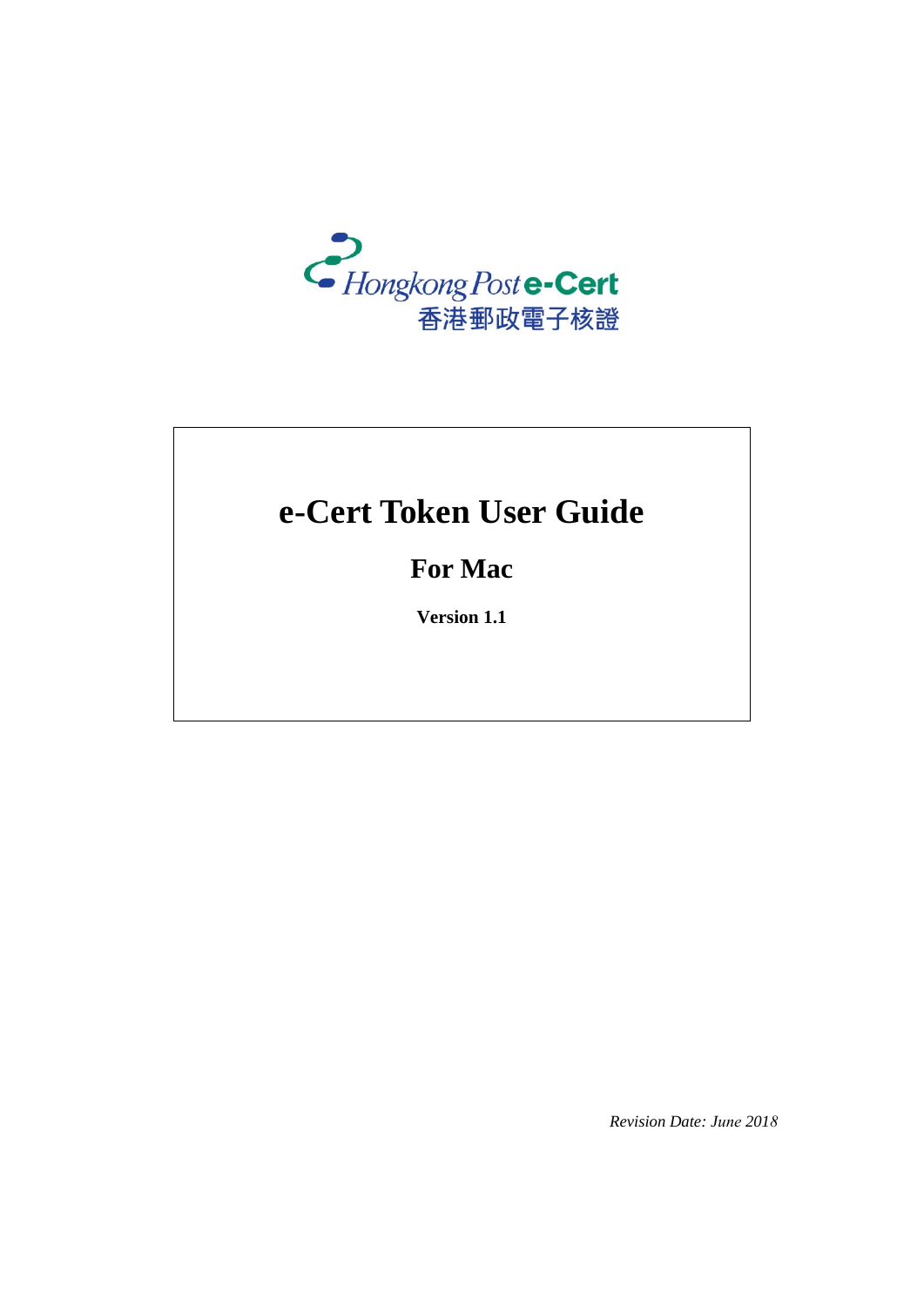# **Table of Content**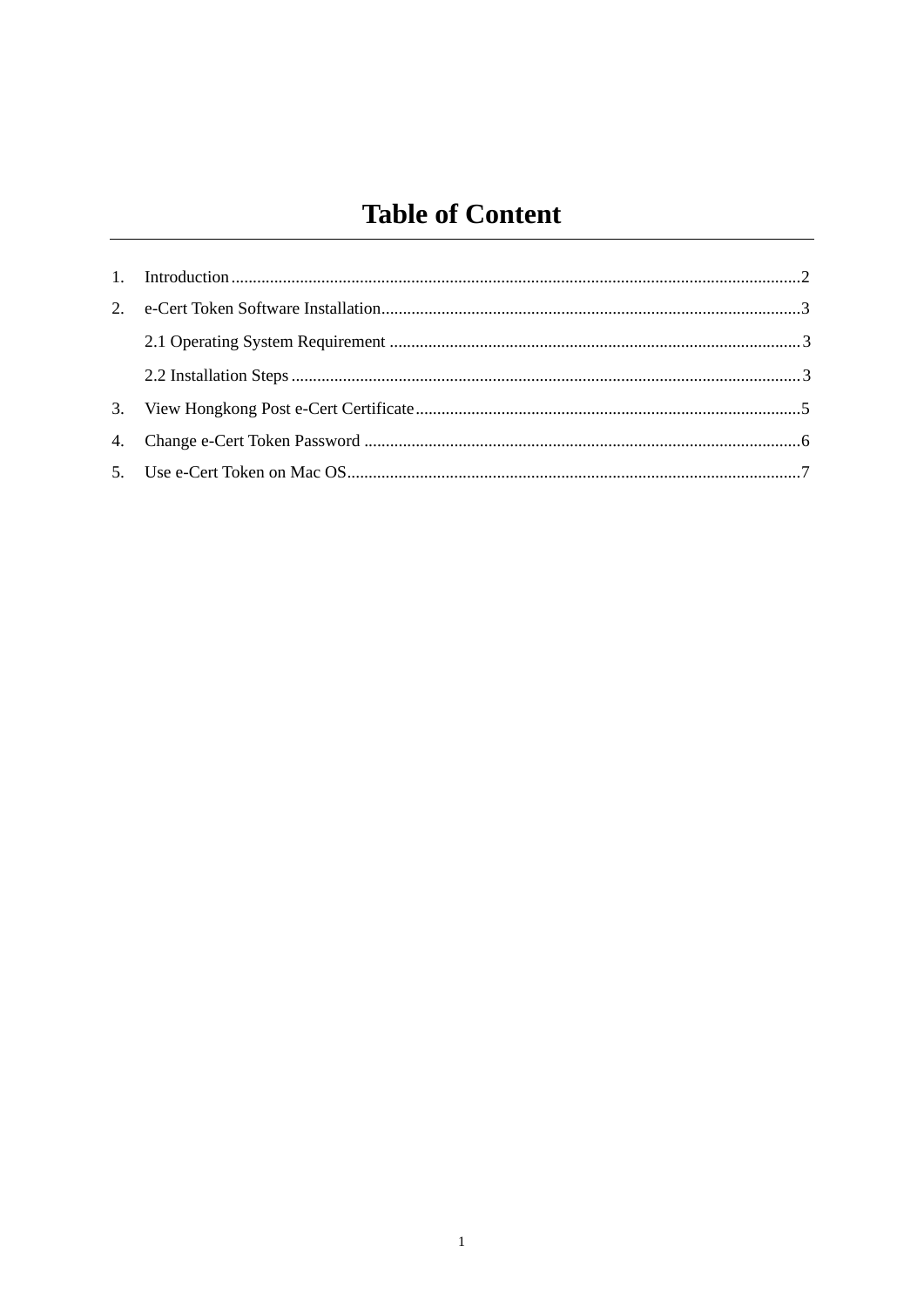### **1. Introduction**

e-Cert Token is designated PKCS#11 compatible e-Cert Storage Medium for issuance of the e-Cert (Personal) with "Mutual Recognition" Status and e-Cert (Organisational) with "Mutual Recognition" Status. Subscriber can follow this user manual to view the e-cert details and to change e-Cert Token password.

This user manual provides steps for Subscribers on using the Hongkong Post e-Cert Token and the following items are required:

- a. Hongkong Post e-Cert PIN Envelope.
- b. Installation package "SafeNet Authentication Client.9.1.10.0.dmg" (Installation package will be delivered to client by mail or e-mail upon request.).

For enquiries, please call Hongkong Post Certification Authority hotline on 2921 6633 or email to [enquiry@](mailto:enquiry@eCert.gov.hk)eCert.gov.hk.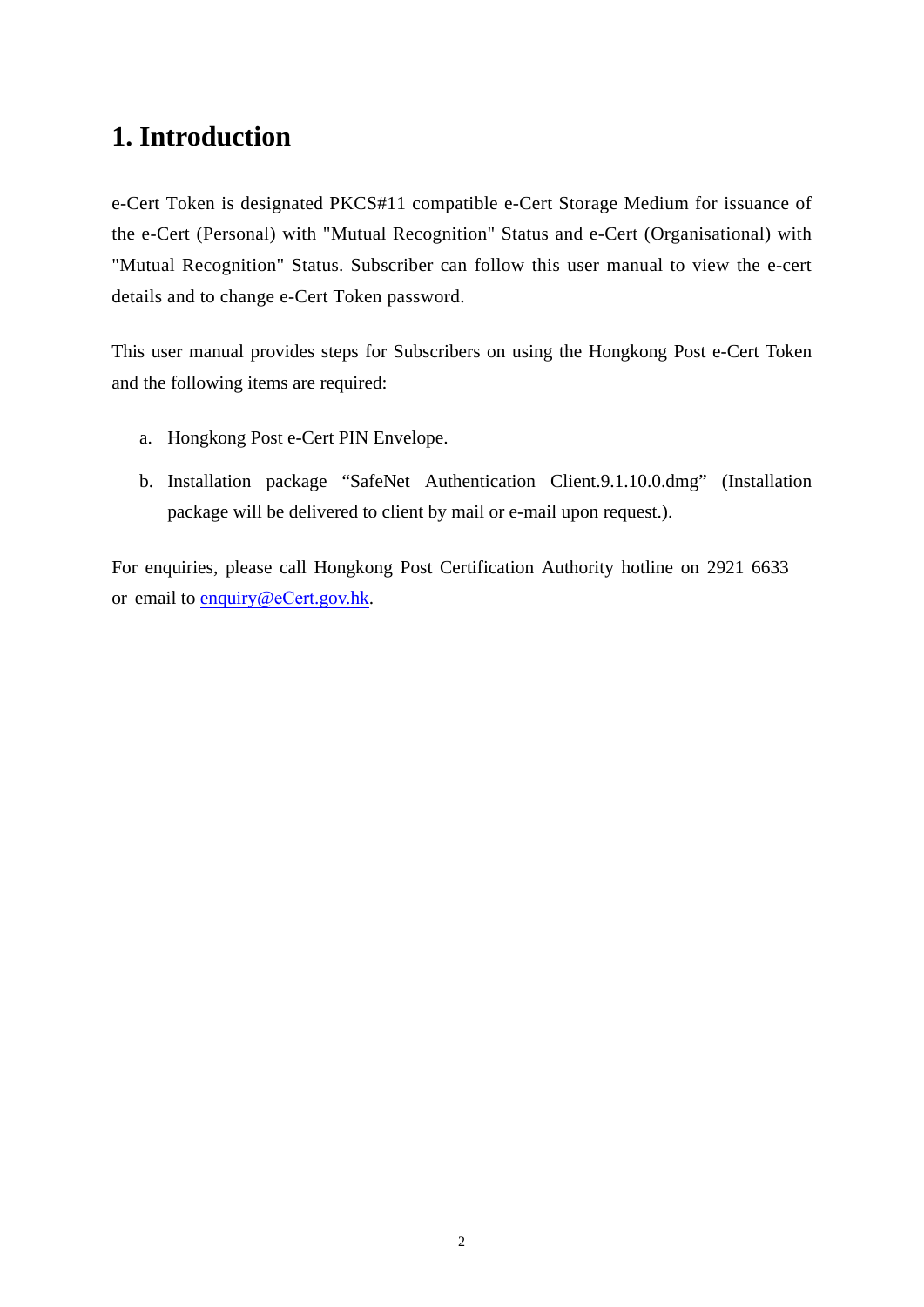# **2. e-Cert Token Software Installation**

#### **2.1 Operating System Requirement**

- Mac OS X 10.9 (Mavericks)
- Mac OS X 10.10 (Yosemite)
- Mac OS X 10.11 (EI Capitan)

Install *SafeNet Authentication Client*, before using *e-Cert Token*.

#### **2.2 Installation Steps**

- 1) Log on as an administrator.
- 2) Close all applications.
	- a. Uninstall all old version of SafeNet Authentication Client (if any).
	- b. Insert CD into CD-ROM drive (For clients choose delivery method as e-mail, please directly go to *c*).
	- c. Select the installer file *SafeNetAuthenticationClient.9.1.10.0.dmg*.
	- d. Choose *SafeNet Authentication Client 9.1.pkg*. *(Installation requires a few minutes, please be patient.)*
- 3) Click *Continue* to start the installation.
- 4) Read the "License Agreement" and select *Continue* to process the installation.

|                                                                                           | a<br>Install SafeNet Authentication Client                                                                                                                                                                                      |                                                                                                        | Install SafeNet Authentication Client                                                                                                                                                                                                                                                                                                                                                                                                                                                                                                                                                            |
|-------------------------------------------------------------------------------------------|---------------------------------------------------------------------------------------------------------------------------------------------------------------------------------------------------------------------------------|--------------------------------------------------------------------------------------------------------|--------------------------------------------------------------------------------------------------------------------------------------------------------------------------------------------------------------------------------------------------------------------------------------------------------------------------------------------------------------------------------------------------------------------------------------------------------------------------------------------------------------------------------------------------------------------------------------------------|
|                                                                                           | Welcome to the SafeNet Authentication Client Installer                                                                                                                                                                          |                                                                                                        | Software License Agreement                                                                                                                                                                                                                                                                                                                                                                                                                                                                                                                                                                       |
| <b>Introduction</b>                                                                       | <b>SafeNet</b>                                                                                                                                                                                                                  | Introduction                                                                                           | English<br>SAFENET SOFTWARE LICENSE TERMS                                                                                                                                                                                                                                                                                                                                                                                                                                                                                                                                                        |
| License c.c.<br>Destination Select<br>Installation Type<br><b>Histallation</b><br>Summary | Welcome to the Mac OS X Installation Program. You will be<br>guided through the steps necessary to install this software.<br><b>IMPORTANT:</b><br>For more details, see SafeNet Authentication Client<br>Administrator's Guide. | License<br>Destination Select<br>Installation Type<br>Installation<br>Summary<br><b>CALLE</b><br>6.6.5 | <b>SafeNet Authentication Client</b><br>Legal notice:<br>SafeNet software is not sold; rather, copies of SafeNet software are licensed<br>all the way through the distribution channel to the end user. UNLESS YOU<br>HAVE ANOTHER AGREEMENT DIRECTLY WITH SAFENET THAT<br>CONTROLS AND ALTERS YOUR USE OR DISTRIBUTION OF THE<br>SAFENET SOFTWARE. THE TERMS AND CONDITIONS OF THE<br>APPLICABLE LICENSE AGREEMENTS BELOW APPLY TO YOU. Please<br>read the agreements applicable for the products you want to use. Please be<br>careful to read the agreement for the software you want to use. |
| W U                                                                                       |                                                                                                                                                                                                                                 | $107 - 11$                                                                                             | <b>LICENSE AGREEMENT</b>                                                                                                                                                                                                                                                                                                                                                                                                                                                                                                                                                                         |
| <b>ifeNet</b>                                                                             |                                                                                                                                                                                                                                 | <b>feNet</b>                                                                                           | PLEASE READ THIS AGREEMENT<br><b>INFORMATION</b><br><b>IMPORTANT</b><br>Tax.<br>CAREFULLY BEFORE OPENING THE PACKAGE AND/OR USING THE<br>CONTENTS THEREOF AND/OR BEFORE DOWNLOADING OR<br>INSTALLING THE SOFTWARE PROGRAM. ALL ORDERS FOR AND USE<br>OF SOFTWARE SUPPLIED BY SAFENET, INC. (or any of its affiliates -<br>either of them referred to as "SAFENET") ARE AND SHALL BE, SUBJECT<br>TO THE TERMS AND CONDITIONS SET EORTH IN THIS AGREEMENT                                                                                                                                          |
|                                                                                           | Go Back<br>Continue                                                                                                                                                                                                             |                                                                                                        | Continue<br>Print.<br>Go Back<br>Save.                                                                                                                                                                                                                                                                                                                                                                                                                                                                                                                                                           |

5) Click *Agree* to accept the terms and agreements.

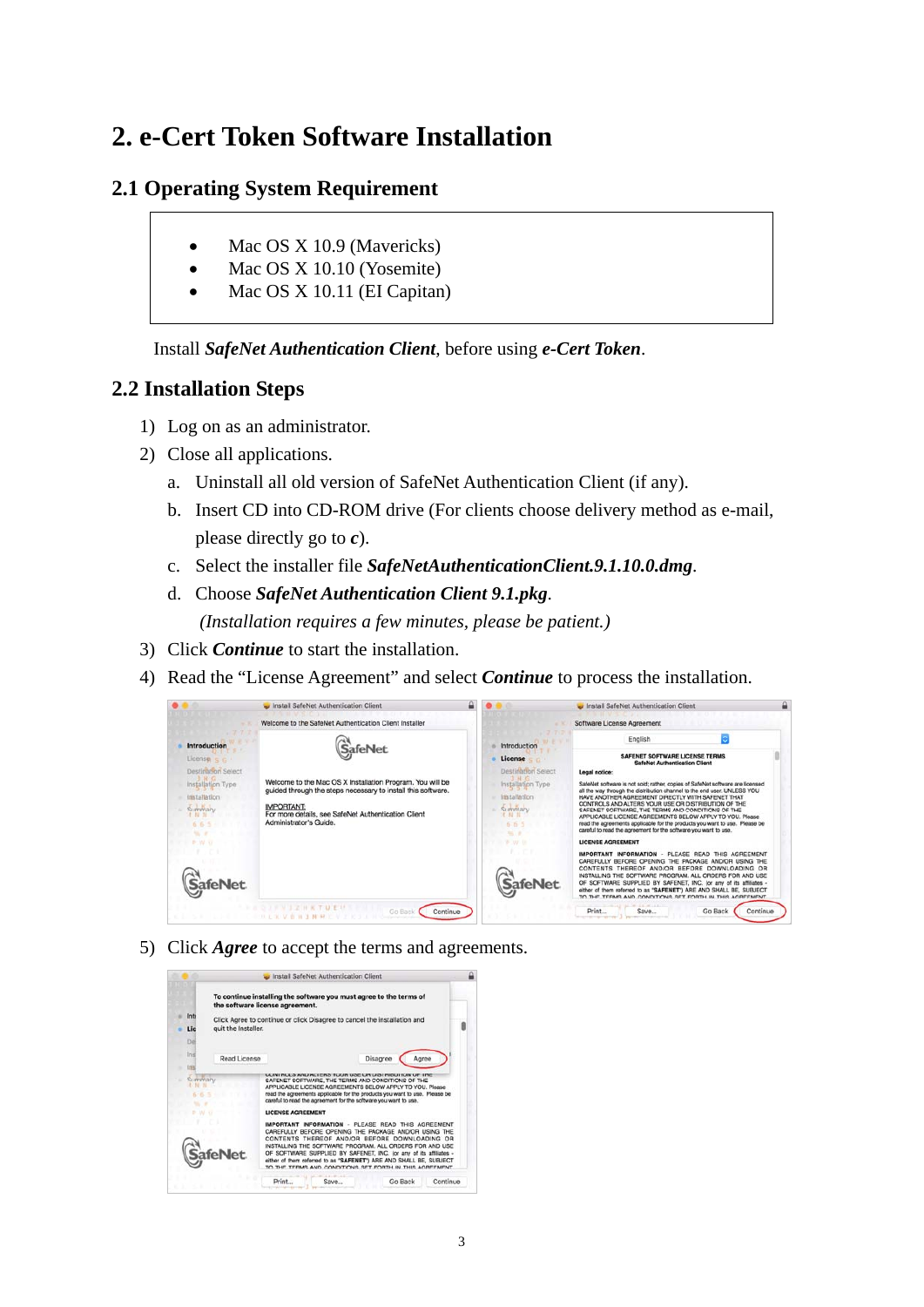6) Click *Install* to perform the installation. Input the *Username* and *Password* of the Administrator to authorize the installation. Click *Install Software* to perform.

|                                                            | Install SafeNet Authentication Client                                                                                                                                                                                      | ₽ |                                                                                 | Install SafeNet Authentication Client                                                                                                                                                        |
|------------------------------------------------------------|----------------------------------------------------------------------------------------------------------------------------------------------------------------------------------------------------------------------------|---|---------------------------------------------------------------------------------|----------------------------------------------------------------------------------------------------------------------------------------------------------------------------------------------|
|                                                            | Standard Install on "Macintosh HD"                                                                                                                                                                                         |   |                                                                                 | Standard Install on "Macintosh HD"                                                                                                                                                           |
| Introduction<br>License<br><b>Destination Select</b>       | This will take 10.9 MB of space on your computer.<br>Click Install to perform a standard installation of this software<br>for all users of this computer. All users of this computer will be<br>able to use this software. |   | Introduction<br>License<br><b>Destination Sr</b>                                | This will take 10.9 MB of space on your computer.<br>Click Install to perform a standard installation of this software<br>for all users of this computer. All users of this computer will be |
| <b>Installation Type</b><br>Installation<br>Summary<br>云云ふ |                                                                                                                                                                                                                            |   | <b>Installation T</b><br>Installation<br>Summary<br>电报 假<br>665<br><b>No. 4</b> | Installer is trying to install new software.<br>Enter your password to allow this.<br>User Name:                                                                                             |
| <b>BY WHO</b><br><b>feNet</b>                              |                                                                                                                                                                                                                            |   | <b>B</b> 59 L                                                                   | Password: <b>ODDDDDDD</b><br>Cancel<br>stall Software                                                                                                                                        |
|                                                            | Go Back<br>Install                                                                                                                                                                                                         |   |                                                                                 | Go Back                                                                                                                                                                                      |

7) Click *Close* to finish the installation.

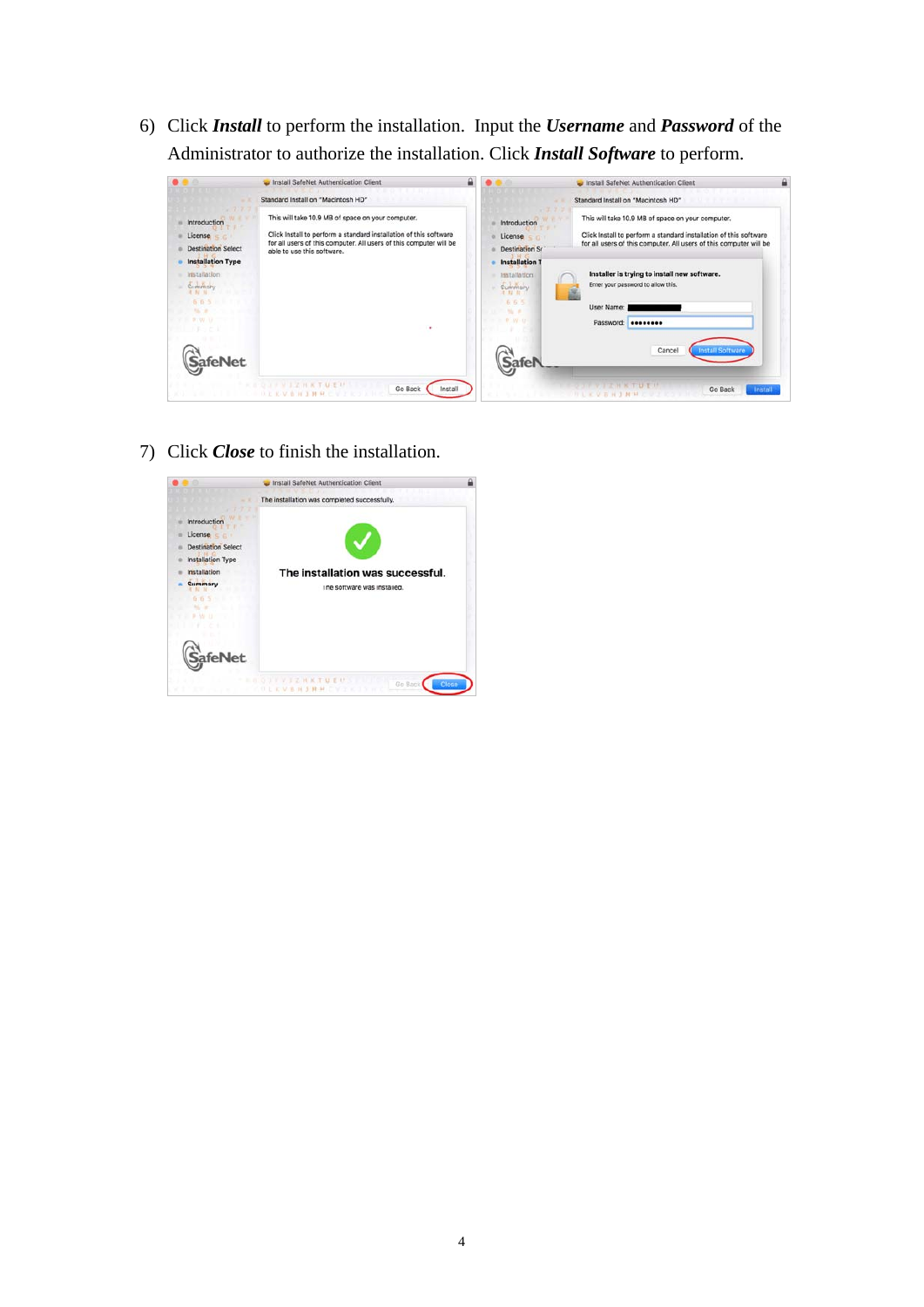### **3. View Hongkong Post e-Cert Certificate**

1) Open *SafeNet Authentication Client* by selecting the *Launchpad* and find *SafeNet* 

*Authentication Client Tools*. Then Select *advanced view* icon .

|                                                                            |             | SafeNet Authentication Client Tools<br>THE REPORT FOR THE REAL PROPERTY.<br>CONTRACTORYSALE CONTRACTO |
|----------------------------------------------------------------------------|-------------|-------------------------------------------------------------------------------------------------------|
| SafeNet.                                                                   |             | <b>カバンバ (まま物で集計を主張の時間を主要を</b><br>THE SEASON PRINTING CONTROL<br><b>STATES CONTINUES</b>               |
| <b>SafeNet Authentication Client</b>                                       |             | 1 7 a                                                                                                 |
| My Token:                                                                  |             | Rename Token                                                                                          |
|                                                                            | <b>SAFE</b> | Change Token Password                                                                                 |
|                                                                            |             | Union Takers                                                                                          |
|                                                                            | ⊙           | Delinte Token Content                                                                                 |
|                                                                            |             | View Token Info                                                                                       |
|                                                                            |             | Discovered Retarbet a Token Virtual.                                                                  |
| <b>STATISTICS IN ALL AND RESERVE</b><br>41.677560 (1933) 13484415471111111 |             |                                                                                                       |
| THE REACTIFICATION COMPANY<br><b>NEWSLETTED DIRECTOR</b> CONTROL           |             | www.safenet-inc.com                                                                                   |

2) Select *My Token* to expand *User Certificate* panel and then click on the user certificate to view details.

| <b>SafeNet</b><br><b>SafeNet Authentication Client</b>                                                                                                                                                                                                                                                                                                                                                                                            | <b>TOTOTOMAS ANTIQUES</b><br>THE REAL PROPERTY AND LONGITUDES.<br><b>AND STATEMENTS IN ARTS</b><br>T 4 81 7 8 9 1 0 0 4 8 1 1 1 2 3 1 4 5 7 8<br>W-TRACTA REPORT CONSTRUCTS<br>THE R. P. LEWIS CO., LANSING, MICH. 49-14039-1-120-2<br><b>99178</b>                              | SafeNet                                                                                                                                                                                                                                                                                                                                                                                                                                                                         | <b>TO A CAT TO BE A 2 YO F A R T ET</b><br>THE REPORT FOR TAXABLE PERSONAL<br><b>FALL/211156640051611661</b><br>(4) 《本語集》本本书第三六本 (第二) 题类(6)<br>TARTER CYPLICA AVAILABLE<br>「エータチインコンアミドー」 ビークストランスマス<br>1999年11月18日 第1日 第1日                       |
|---------------------------------------------------------------------------------------------------------------------------------------------------------------------------------------------------------------------------------------------------------------------------------------------------------------------------------------------------------------------------------------------------------------------------------------------------|----------------------------------------------------------------------------------------------------------------------------------------------------------------------------------------------------------------------------------------------------------------------------------|---------------------------------------------------------------------------------------------------------------------------------------------------------------------------------------------------------------------------------------------------------------------------------------------------------------------------------------------------------------------------------------------------------------------------------------------------------------------------------|---------------------------------------------------------------------------------------------------------------------------------------------------------------------------------------------------------------------------------------------------|
|                                                                                                                                                                                                                                                                                                                                                                                                                                                   |                                                                                                                                                                                                                                                                                  |                                                                                                                                                                                                                                                                                                                                                                                                                                                                                 |                                                                                                                                                                                                                                                   |
|                                                                                                                                                                                                                                                                                                                                                                                                                                                   |                                                                                                                                                                                                                                                                                  | <b>SafeNet Authentication Client</b>                                                                                                                                                                                                                                                                                                                                                                                                                                            | <b>99178</b>                                                                                                                                                                                                                                      |
| * Suprehiet Authentication Clerk<br>as Tokens<br><b>Y G My Token</b><br>Token name<br>> El User certificates<br>Token category<br>> CA certificates<br>Reader name<br>G Settings<br>Serial number<br>Client Settings<br>Total memory capacity<br>Free space<br><b>Hardware version</b><br>Firmware version<br>Card ID<br>Product name<br>Model<br>Card type<br>OS version<br>Mask version<br>Color<br>Supported key size<br><b>Token Password</b> | .<br>1.<br>68 60<br>My Token<br>Hardware<br>Safehiet eTpken 5100<br>0x008826f5<br>73728<br>32767<br>4.25<br>NA<br>008826F5<br>eToken PRO Java 72K OS755<br>Token 30<br>Java Card<br>eToken Java Applet 1.1.25<br><b>NIA</b><br>Diam <sup>2</sup><br>2048 bits.<br><b>Present</b> | * Si SafeNet Authentication Clerk<br><b>OB</b><br>of Tokers<br>* <b>Je My Token</b><br>Certificate:<br>v El User certificates<br>Serial number<br><b>DB</b> TNC Test Four<br>lesued to<br><b>&gt; ElCA certificates</b><br>lessed by<br><b>D</b> Settings<br><b>Valid from</b><br>Client Settings<br>Valid to:<br>Intended purposes<br><b>Stute</b><br>Private key<br>Container name<br>Modulus<br>Key size<br>Key specification<br>Token authentication on application request | <b>JE SS FA</b><br>TNC Test Four<br>Hongkong Post Trial e-Cert CA 1 - 10<br>28-Feb-2014<br>38.Fab.2017<br>All application policies<br>Valid<br>11785993164236C9<br>AA 5C 3E D8 43 95 78 51 88 59 06 29 90 83<br>2048 bits<br>AT KEYEKCHANGE<br>No |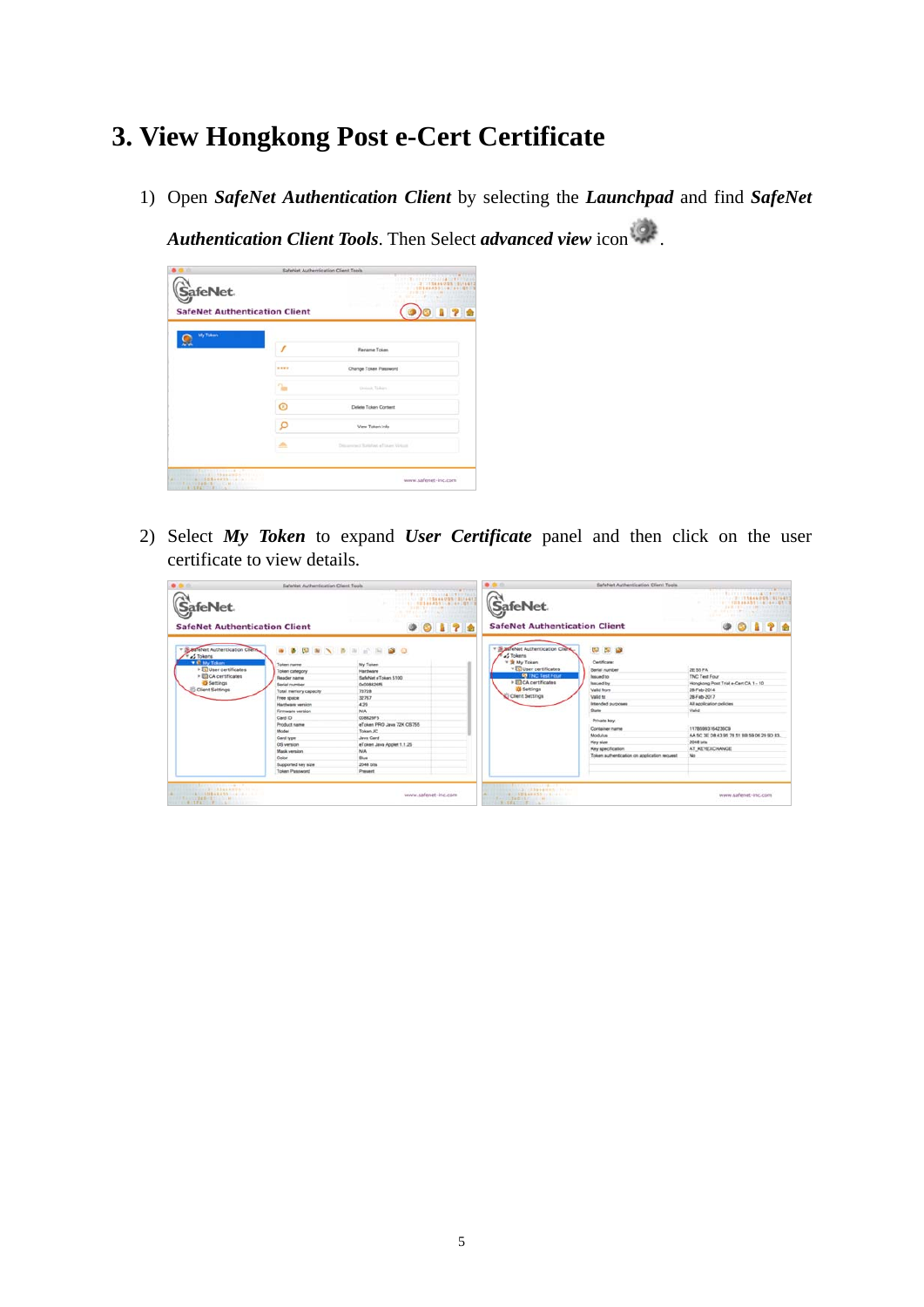### **4. Change e-Cert Token Password**

- 1) Insert *e-Cert Token* into the computer.
- 2) Open *SafeNet Authentication Client* by selecting *Launchpad* and find *SafeNet Authentication Client Tools*. Then select *Change Token Password.*



**You are advised to keep the PIN of your e-Cert Token in safe custody. Hongkong Post CA will not keep the PIN of your e-Cert Token. If the PIN is lost or forgotten, for security reason, you are recommended to revoke your e-Cert immediately and apply for a new e-Cert. You will need to pay for the subscription fee as prescribed on the application form.**

- 3) The *Change Password Window* opens.
	- a. In the *Current Token Password* Field, enter the *8-digit PIN provided in the Hongkong Post e-Cert PIN envelope*.
	- b. In the *New Token Password* Field, enter a new password.
	- c. In the *Confirm Password* Field, re-enter the new password.
	- d. Confirm change of password and select *OK*.



e. Click *OK* to complete the procedure.